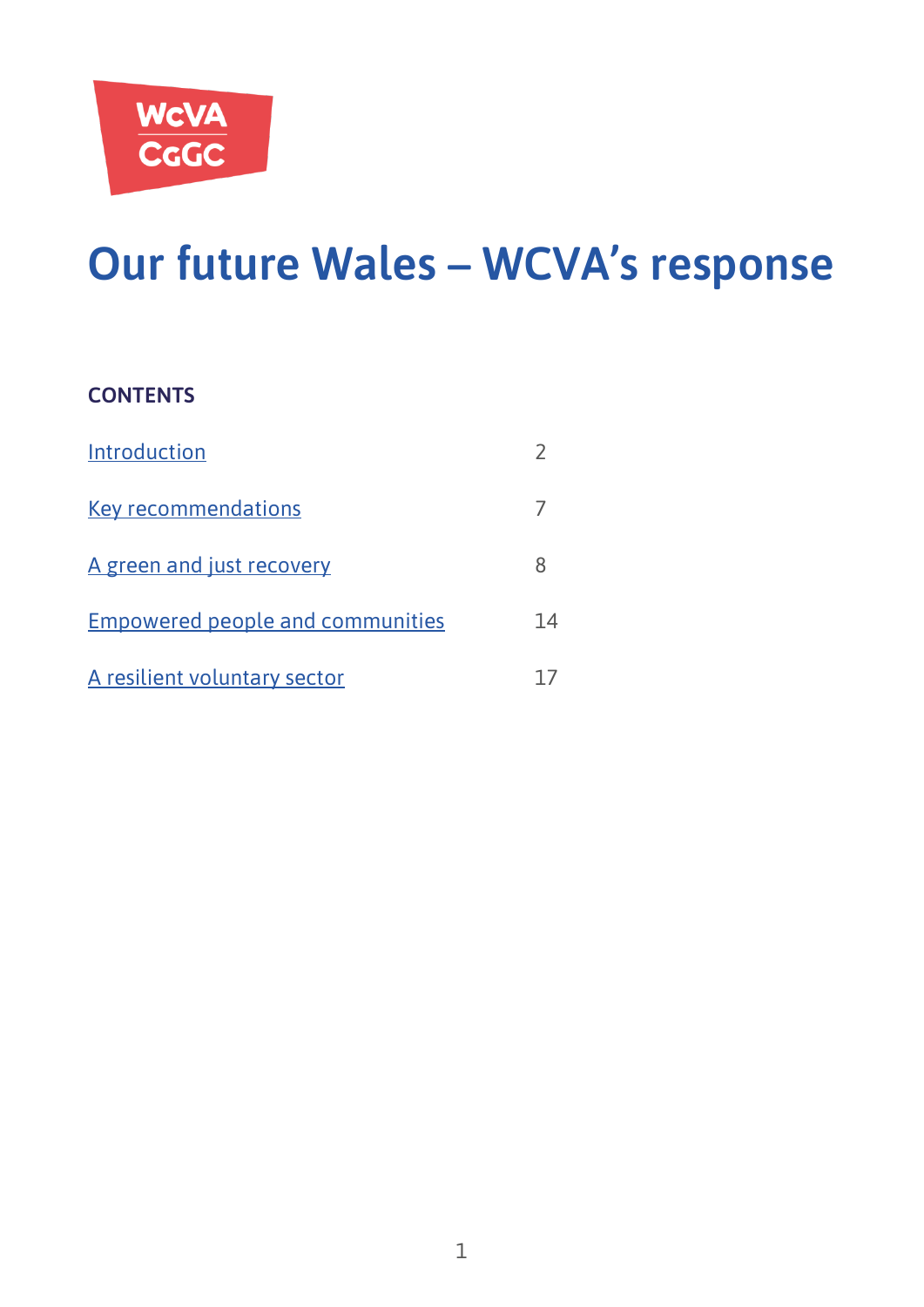#### <span id="page-1-0"></span>**INTRODUCTION**

Volunteers, community groups and the wider voluntary sector have been integral to supporting people and communities across Wales through the Covid-19 crisis. The speed of response and the ability to reach people in ways that others could not, has been a hallmark of the crisis response. Collaboration, and our collective ability to make a much bigger difference to people's wellbeing together, has been another.

In the midst of the tragedy and hardships of recent months, we have had to work very differently. This has created opportunities to learn about what does and doesn't work and what could lead to longer term change. The recovery presents a once in a generation opportunity to address the long-term challenges that face our society, as well as the immediate challenges ahead. Voluntary organisations are ambitious to play their full part in creating a better future.

The crisis has led to huge upheaval across the voluntary sector. Some has been positive – rapid innovation, new relationships and shifts in behaviours and opinions that many have been campaigning on for years. Much has been negative – significant loss of income at a time of rising demand, services reduced or closed and worsening outcomes for the most vulnerable people and communities. The crisis will lead to deep and permanent change.

We have set out below our learning from recent months, and our recommendations for how government and the voluntary sector can work together to maximise our collective contribution to future wellbeing.

#### **BACKGROUND**

WCVA is the national membership body for the voluntary sector in Wales. In developing this response, we have listened to our members, to the voluntary sector and stakeholders more widely and drawn on a wide range of reports on the impact of the coronavirus pandemic on the voluntary sector and the people who it serves.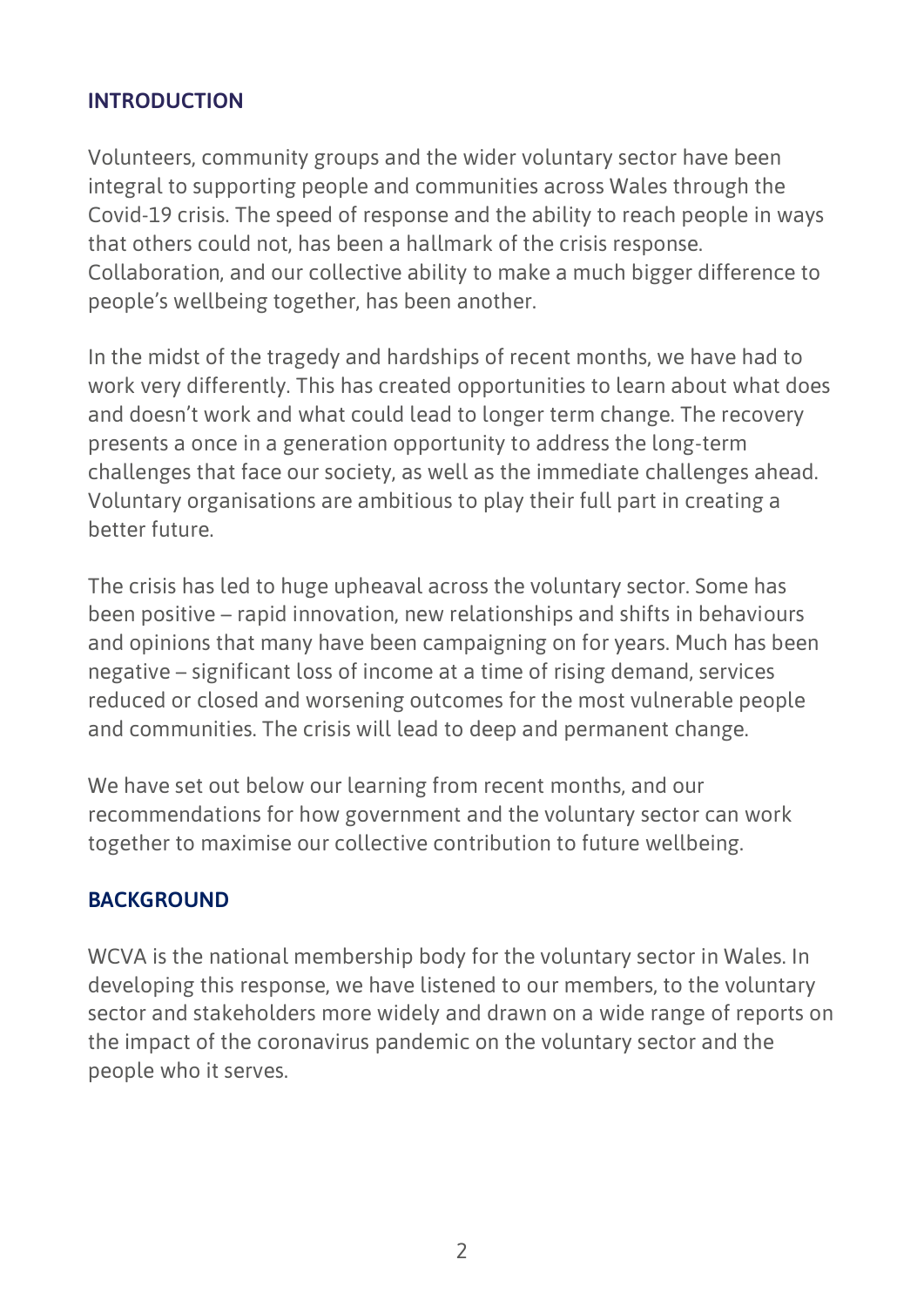Over the past few months we have had unprecedented contact with our members and the wider sector. Voluntary organisations have spoken to us about the challenges – and opportunities - they have come across. We have gathered evidence and data applications to our [emergency grants and loan](https://wcva.cymru/funding/)  [schemes](https://wcva.cymru/funding/) (particularly the two Welsh Government funded schemes) and listened through our work with the [Third Sector Partnership Council](https://gov.wales/third-sector-partnership-council) and [Third](https://thirdsectorsupport.wales/)  [Sector Support Wales](https://thirdsectorsupport.wales/), and through member's enquiries to us.

We also hosted a series of open, participative events and surveys on [Preparing](https://wcva.cymru/influencing-a-positive-future/)  [for Different Futures.](https://wcva.cymru/influencing-a-positive-future/) They covered a range of topics, most of which were selected via twitter polls; sustainable funding, volunteering and community action, service delivery, engagement and influencing, climate change, and the wellbeing economy. Over 260 people participated in the series. We collaborated with WLGA and One Voice Wales and with Business in the Community on two events. We also held a joint webinar with NHS Charities Together. The final report of these sessions summarises the issues raised.

WCVA has been working with a small and diverse group of voluntary sector leaders across Wales to explore how the sector can play its full role in creating a better future. We have published a series of [Better Futures Wales](https://wcva.cymru/influencing-a-positive-future/) blogs from the group.

WCVA and Welsh Government jointly commissioned a [Future Wellbeing](https://wcva.cymru/influencing/brexit/)  [Wales](https://wcva.cymru/influencing/brexit/) series of think pieces and podcasts exploring opportunities for the sector to create positive change in the context of Brexit and Covid-19. The topics cover climate change, a new economy and transforming health and social care.

We have drawn on all of this work to inform this response.

#### **THE VOLUNTARY SECTOR IN WALES**

The voluntary sector in Wales is a vibrant and diverse sector, which can be hard to categorise:

• The voluntary sector includes registered charities, but also social enterprises, community groups, and recent mutual aid groups.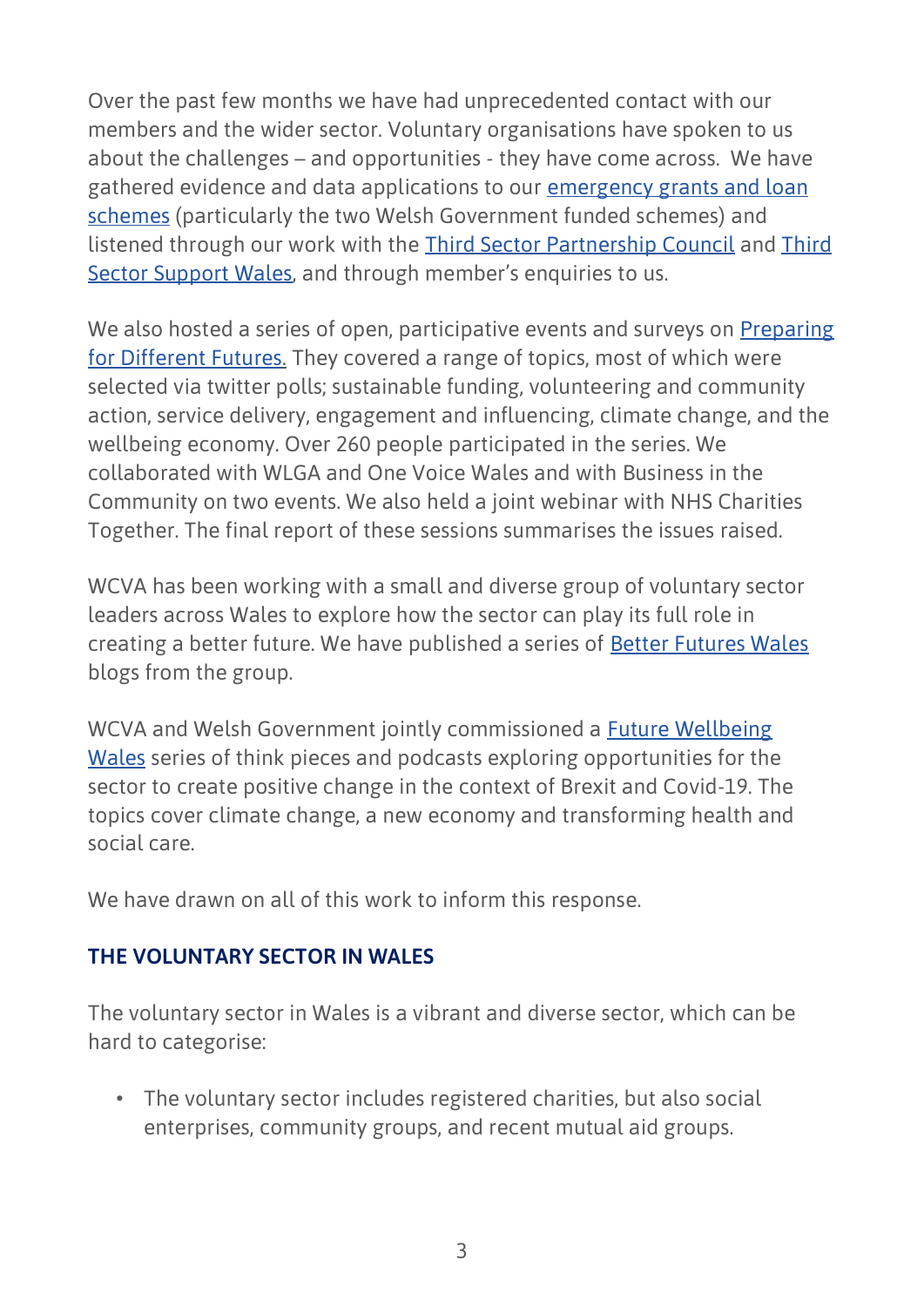• Education/training, health, and sport are the largest areas of work for voluntary organisations. However, the sector covers a wide range of areas and activities.

Welsh charities are smaller than their counterparts in England and Scotland:

- 32,000 voluntary organisations, but only 8000 charities.
- The highest percentage of micro charities in the UK (53%). Another 32% are small charities  $1$
- Charitable income per head is half what it is in England and Scotland. (approx. £400 per head in Wales and £800 in England and Scotland.) However, this is partly due to the location of registered offices of major charities.

# **ISSUES (CHALLENGES AND OPPORTUNITIES) FOR SOCIETY**

This report outlines how to maximise the contribution of voluntary and community action and to Wales' recovery. However, there are a number of longer-term challenges which limit the potential for this maximisation.

## **Longer-term economic challenges**

All parts of the sector expect there to be a recession, and a rise in unemployment and poverty. Many also fear a 'wave' of redundancies when the furlough schemes end. Less resilient communities are more likely to be affected by this, as are people with lower incomes, or from disadvantaged groups.

There is likely to be increase in need for two types of support: direct poverty relief, and employability and skills support. The voluntary sector is effective at reaching people who are more marginalised by society. For the latter, European Funding is likely to end in its current form and there is uncertainty over any replacement.

<sup>1</sup> Micro: less than £10,000, Small: less than £100,000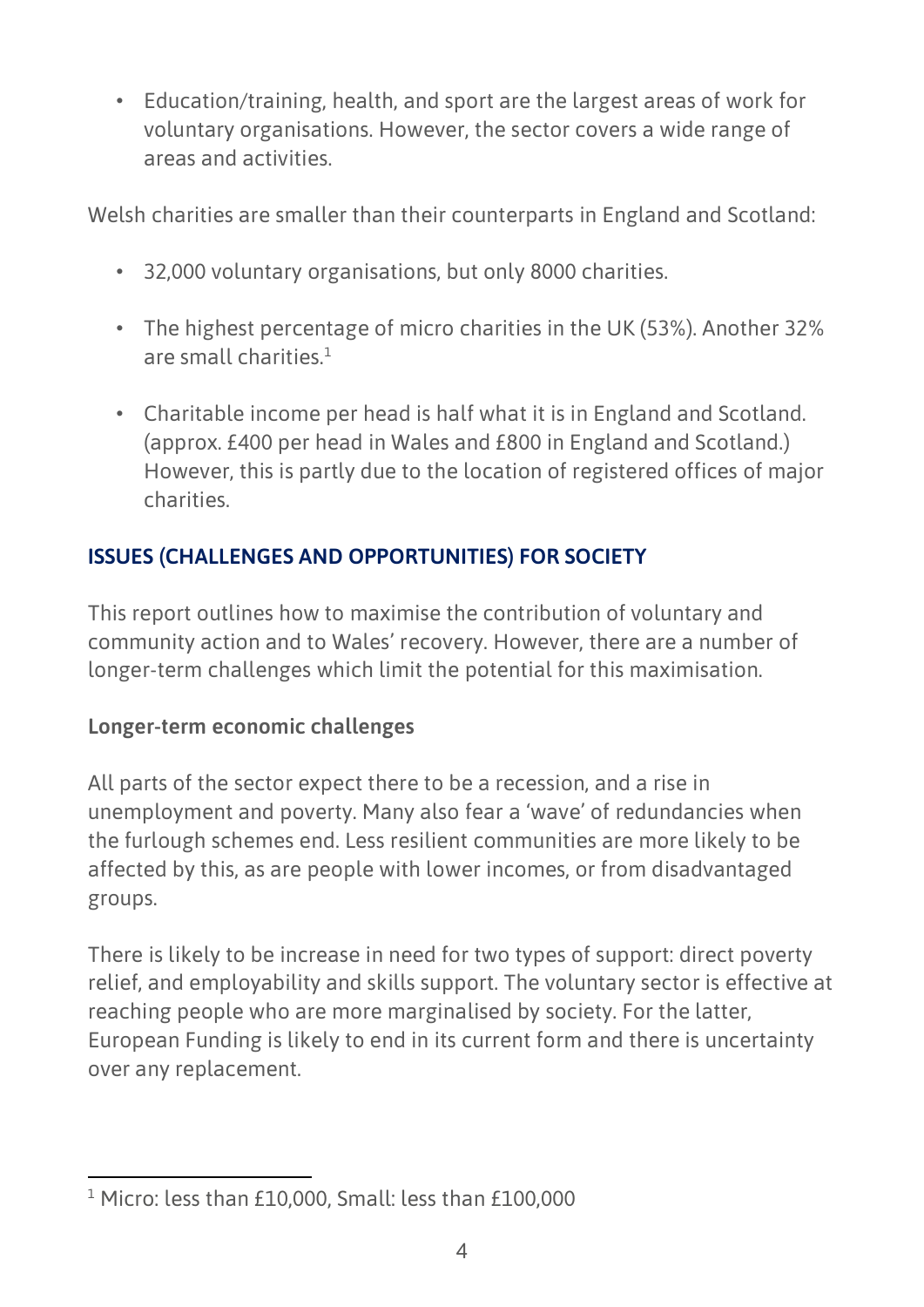There is a wider desire to move to a different economic model in the future with a particular emphasis on supporting well-being and sustainability. Wales has a number of policy and legal frameworks to support this, but further focus is needed to ensure consistent levels of input from the voluntary sector into this.

## **Longer-term health challenges**

Reduced number of new diagnoses for a range of conditions mean that these conditions will manifest themselves more severely in the future. There are also a wide range of concerns around the impact of the lockdown/selfisolation/shielding on people's mental health.

Community-based health provision has been boosted by this, including through voluntary sector partnerships with health boards (e.g. prescriptions) and supporting people's well-being. The social value of the community response has been significant.

Pandemic preparedness has been found to be wanting and has demonstrated underlying weaknesses in the health and social care system. COVID-19 is significantly more likely to affect people from BAME backgrounds and exacerbates existing health inequalities.

As well as these longer-term challenges, the voluntary sector will face other longer-term challenges such as climate change and the nature crisis, the growth of digital technology and Artificial Intelligence and their impact on the nature of work, current levels of inequality, and an ageing population. The sector will need to change to adapt to these.

## **Longer-term environmental challenges**

Climate and environmental action has risen up the political agenda in an unprecedented way in the last few years as the scale of the challenge has become clearer. Increasingly, there will be pressure on governments to decarbonise their economy and restore their biodiversity.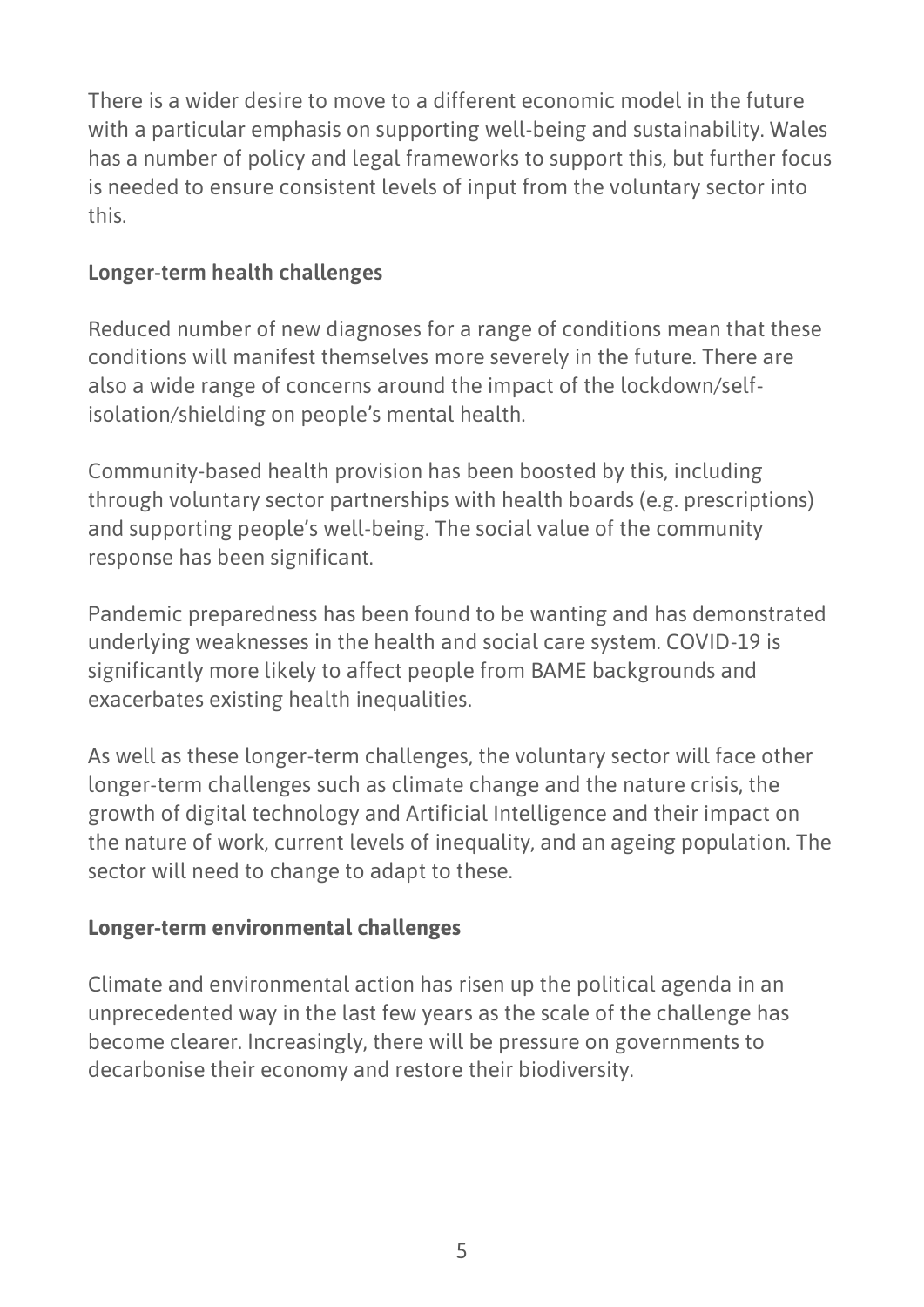The increase in visibility of nature and reductions in air pollution throughout this crisis has demonstrated that this can be achieved. Likewise, people's reengagement with nature in their local communities present a way for people to engage locally with the nature and climate crises.

Withdrawal from the European Union is both a challenge and an opportunity. Many in the voluntary sector worry about the impact of no longer being bound by EU-wide environmental protections, as well as the potential for weakening of environmental protection through new trade deals. However, there is now the opportunity for greater environmental support through agricultural and procurement policy.

This issue is especially pressing for younger people who have been the driver of recent social action on these issues and are aware of the impact of climate change on their own futures.

## **MAXIMISING THE CONTRIBUTION OF VOLUNTARY AND COMMUNITY ACTION**

This response outlines proposals to maximise the contribution of the voluntary sector to the post-COVID recovery. It looks at a wide range of issues which are essential to allowing the voluntary sector to make the biggest impact possible.

This is not only focussed on support from Welsh Government. Different contributions can be made across society to enable this. The voluntary sector itself needs to develop new approaches to ensure that its contribution is maximised. WCVA, along with Third Sector Support Wales, the Third Sector Partnership Council, and other infrastructure organisations are a powerful resource for real change when we work together, and with government.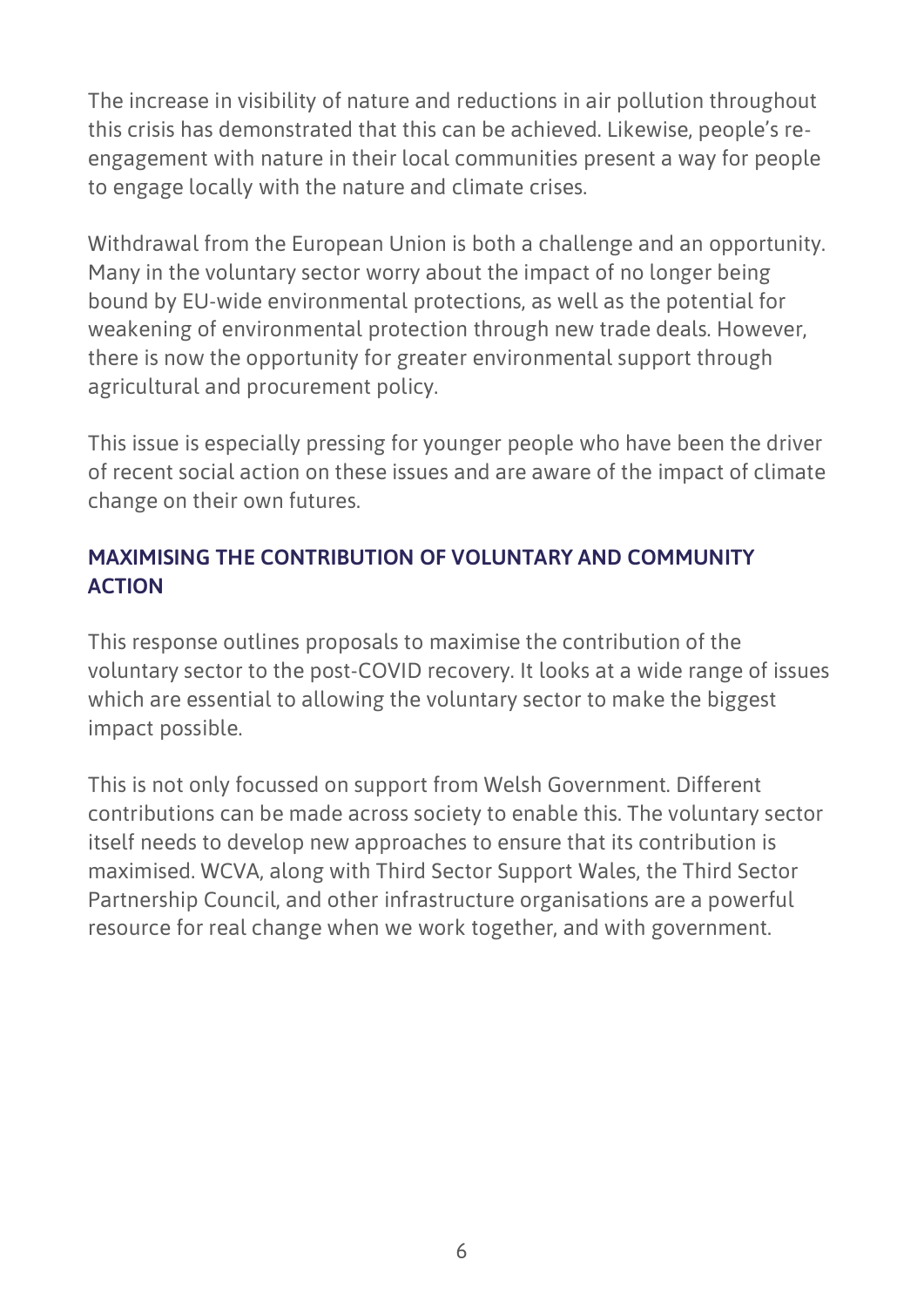#### <span id="page-6-0"></span>**KEY RECOMMENDATIONS**

We have set our response under three themes. We explore these further and given additional detail under separate chapters. Here we identify a number of core proposals that we believe can maximise the contribution of the sector.

## **A green and just recovery**

- A youth volunteer programme that builds skills and wellbeing, as well as enabling young people to come together and take action on the issues they care about, building on learning from the crisis and existing Welsh Government programmes.
- An immediate voluntary sector-led employability and skills programme, building on current provision that's already active
- Scale up what we have learnt about cross-sector collaboration to release the capacity of the voluntary sector to create a green and just recovery

#### **Empowered communities and people**

- Support a Community Wealth programme to build the structures and capacity to empower communities, drawing on lessons from the crisis and alternative finance streams such as Dormant Assets.
- Establish a time-limited Volunteering Action Group to embed learning from Covid-19 as well as current programmes and support the volunteering infrastructure to adapt to new opportunities arising.

#### **A resilient voluntary sector**

- Work with the voluntary sector infrastructure to deliver a range of services focussed on resilience and supporting the sector to innovate and adapt in response to significant change and uncertainty.
- Provide financial support to build resilience across the voluntary sector, enable organisations to deliver projects that support a green and just recovery and to manage the significant financial gap facing the sector.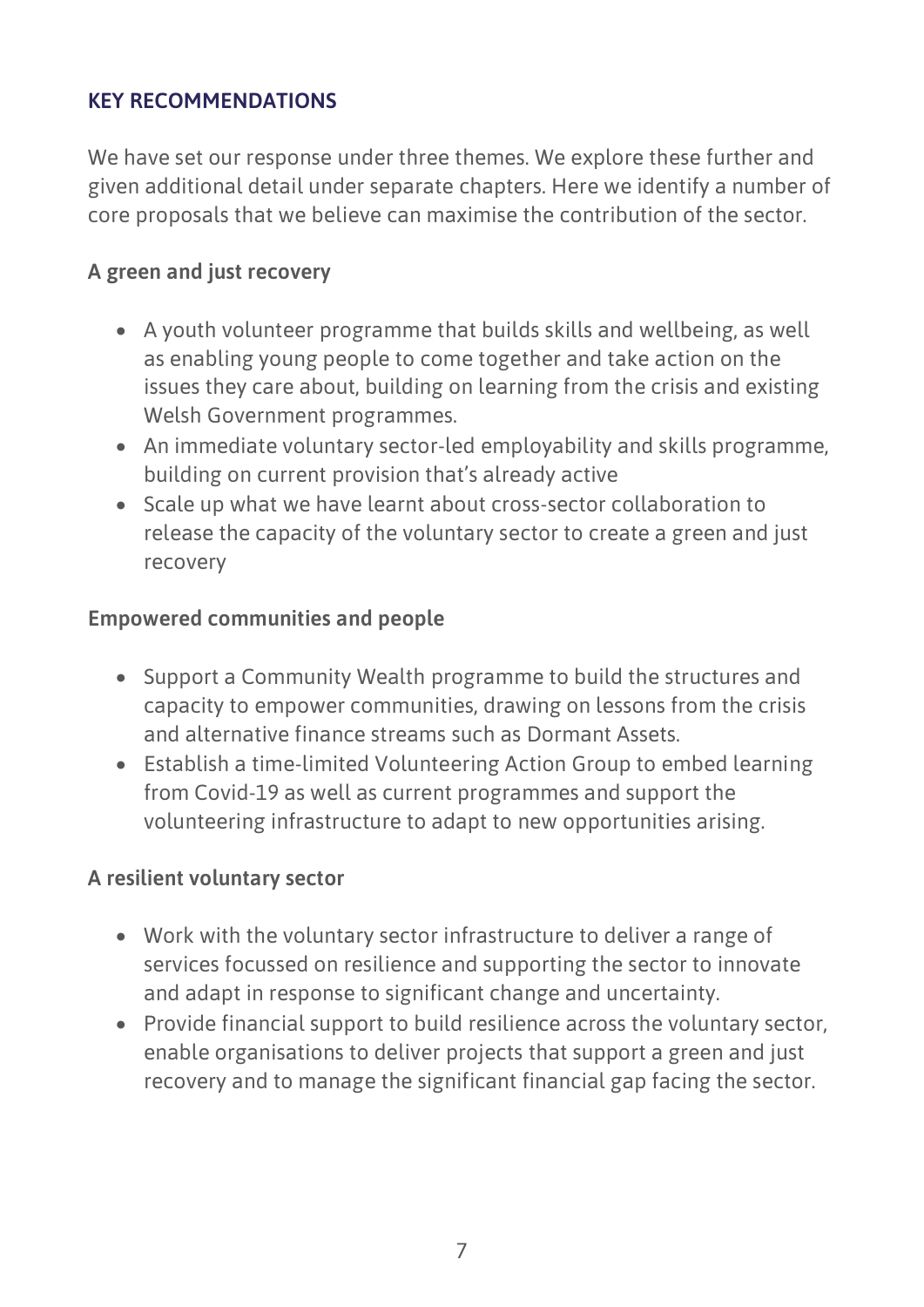## <span id="page-7-0"></span>**A GREEN AND JUST RECOVERY**

There will be a national effort of rebuilding our society and economy following the COVID-19 outbreak. We believe that this should be based around the Wellbeing of Future Generations Act. Supporting this recovery will be a big challenge for the voluntary sector and each part of it will have contributions to make. Getting all parts of society, across all our communities, involved is critical.

The voluntary sector overwhelmingly believes that the recovery should not be an attempt to restore the system which existed before, but to use this generational opportunity to ensure that economic recovery is green and just; that it includes everyone and keeps us within our environmental limits.

We need solutions that are integrated and respond to multiple opportunities connecting across different parts of our sector, and with others, to make a bigger difference together. In this time of challenging resources, integrated solutions are needed that can address big societal challenges, short- and long-term. It will also demand collaboration and governance models to support that.

All parts of Wales' society will be pulling together to make sure the recovery is effective and is green and just for Wales and beyond. The voluntary sector will be working with the public and private sectors to make a bigger difference together.

#### **VOLUNTARY ACTION FOR HEALTH AND WELLBEING**

The COVID-19 outbreak was a public health crisis and it will take a huge effort to restore our national health to the levels it was before – let alone to improve it beyond those levels. Likewise, the crisis has shown how much more we can do in our communities to relieve the pressure on the NHS. Many people have been supported by community groups and registered charities throughout this crisis or found their local community spaces to be an important part of maintaining their own well-being.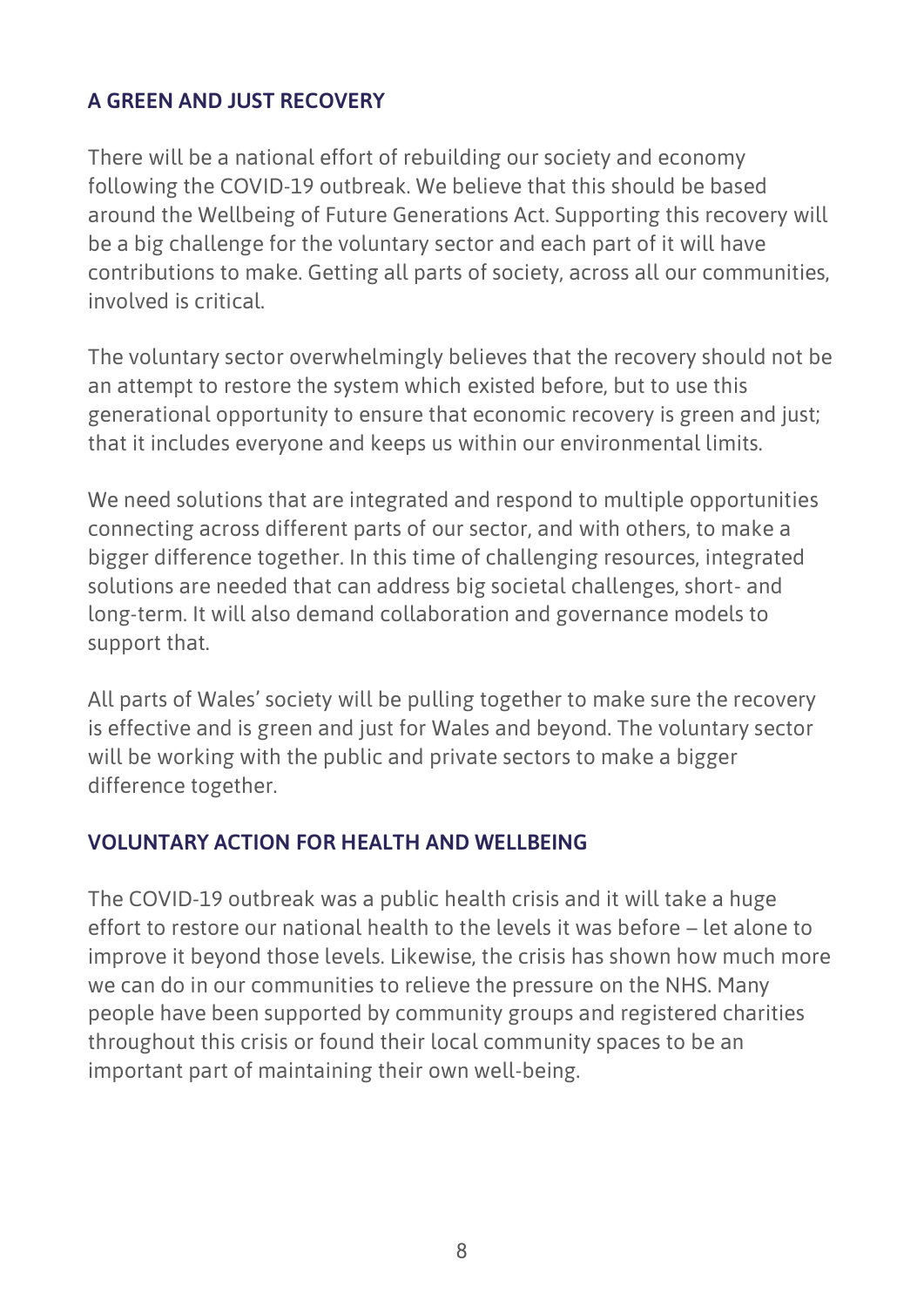[Transforming health and social care services](https://wcva.cymru/wp-content/uploads/2020/06/TRANSFORMING-HEALTH-AND-SOCIAL-CARE-SERVICES-CLOSE-TO-HOME.pdf) will need to rely on the preventative role the sector has to play in activities that are not part of the formal health service, but evidence improvements to health and wellbeing.

The voluntary sector includes diversity of groups bringing together citizen voices, particularly of vulnerable groups

Voluntary and community organisations can be a crucial part of the health service in the future. Welsh Government and health boards should:

- Roll-out substantial (and sustained) preventive and social prescribing programmes across every health board area, moving on from piecemeal projects and drawing on lessons on what worked well in the covid-19 crisis response.
- Involve community groups and charities of all sizes in preventative healthcare and social prescribing. This must include the planning as well as the delivery stage.
- Explore a 'natural health service' which links local conservation with health and well-being and uses outside space to support well-being, working with voluntary groups to do so.
- Improve the amount of procurement which goes to social value organisations, as required by the Social Services and Wellbeing Act.
- Develop Wales-wide guidance for safeguarding in a preventative and social prescribing context.

## **VOLUNTARY ACTION FOR THE ENVIRONMENT AND NATURE**

In the last few years, the public has been demanding action from politicians on climate change and the nature emergency. Climate change is already highlighted as shared priority by TSPC and shouldo be embedded in the economic response.

The recovery gives Welsh Government a real chance to respond to that demand with [concrete action.](https://wcva.cymru/wp-content/uploads/2020/06/Responding-to-the-Climate-Crisis__.pdf) As a result of a once-in-a-generation opportunity to invest in this recovery, we can make sure that climate and nature action is delivered across Wales.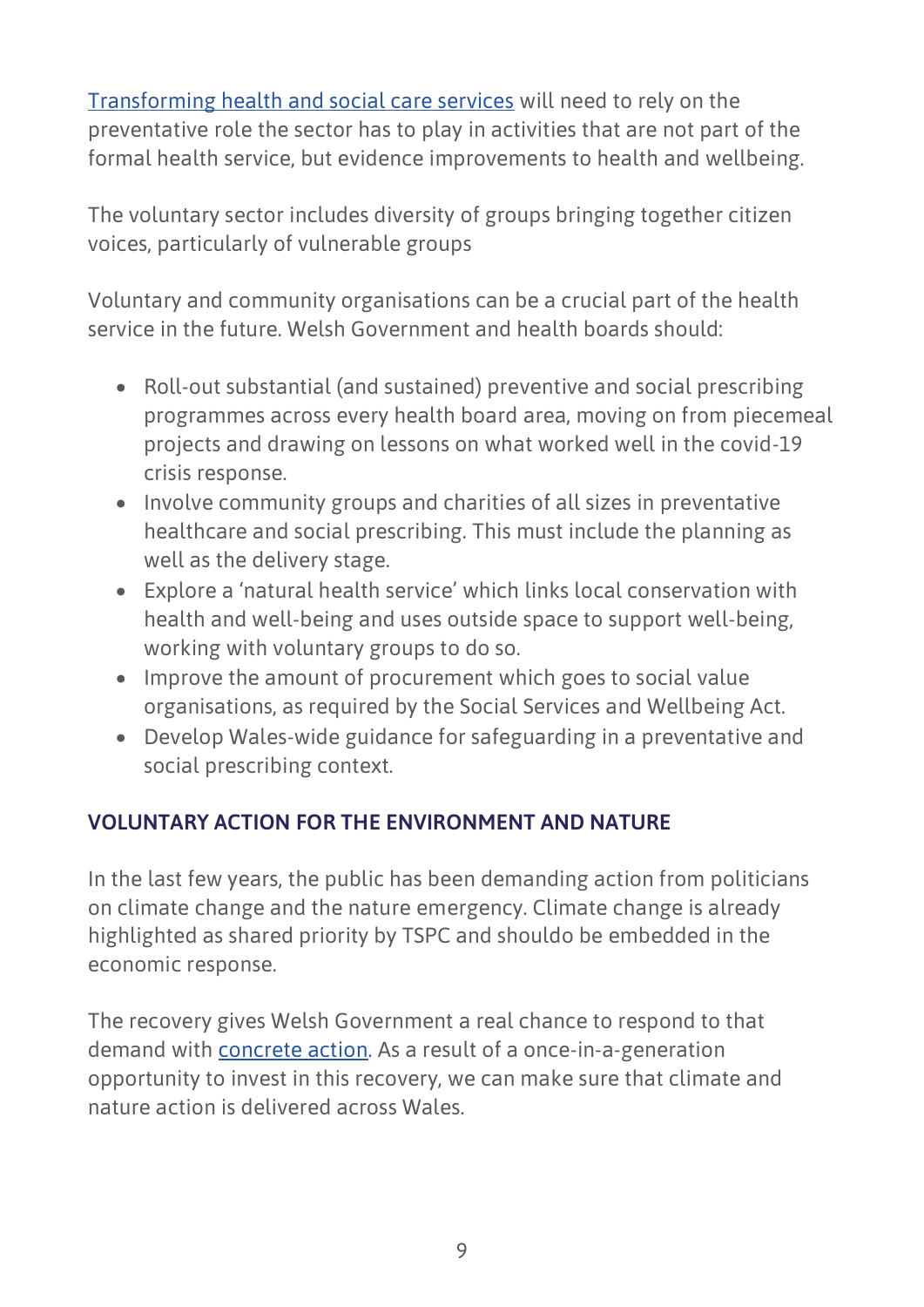Throughout the pandemic, many in Wales have reconnected with nature in their local community and we have a resurgence of the presence of nature as air pollution and human activity reduced. Public reaction to these trends shows that people in Wales are deeply proud of, and committed to, local nature. We must put nature and climate at the heart of our recovery.

The Welsh Government must support this green recovery by:

- Ensuring funding for environmental and nature projects in the recovery programmes. This includes Welsh Government's external advisory group in recovery led by the Counsel General through to sector focused recovery groups.
- Strengthening the space for the voluntary sector within the policy development process. The TSSW and TSPC networks can play an essential role in linking the grassroots, community-based response to national policy and enabling knowledge transfer.
- Supporting the climate and conservation activity that takes place at a local level as a crucial part of the response to the climate and nature emergencies.
- Working to engage the emerging community leaders in climate change and sustain the community response. This will include releasing the power of community and voluntary sector led solutions, drawing on their assets and integrating this into the levers being developed within Wellbeing Economy/ Foundational Economy – including procurement. That includes building on different financial models, drawing on Social Investment Cymru and other models for social enterprise.
- Supporting a 'hearts and minds' exercise to develop an understanding across the sector of how organisations can have an impact of climate change whilst delivering their primary purpose.

## **YOUNG PEOPLE AND VOLUNTARY ACTION**

Young people are [expected](https://www.wcpp.org.uk/wp-content/uploads/2020/07/Planning-for-a-Prosperous-Equal-and-Green-Recovery-from-the-Coronavirus-pandemic.pdf) to be especially badly affected by the recession – with education disrupted and youth unemployment rates likely to be higher than for the rest of the population. There is a real danger that an unfair recovery will exacerbate intergenerational inequalities and potentially create a 'lost' generation. The voluntary sector can play a role in providing opportunity for young people, which also tackles key issues about which young people are concerned.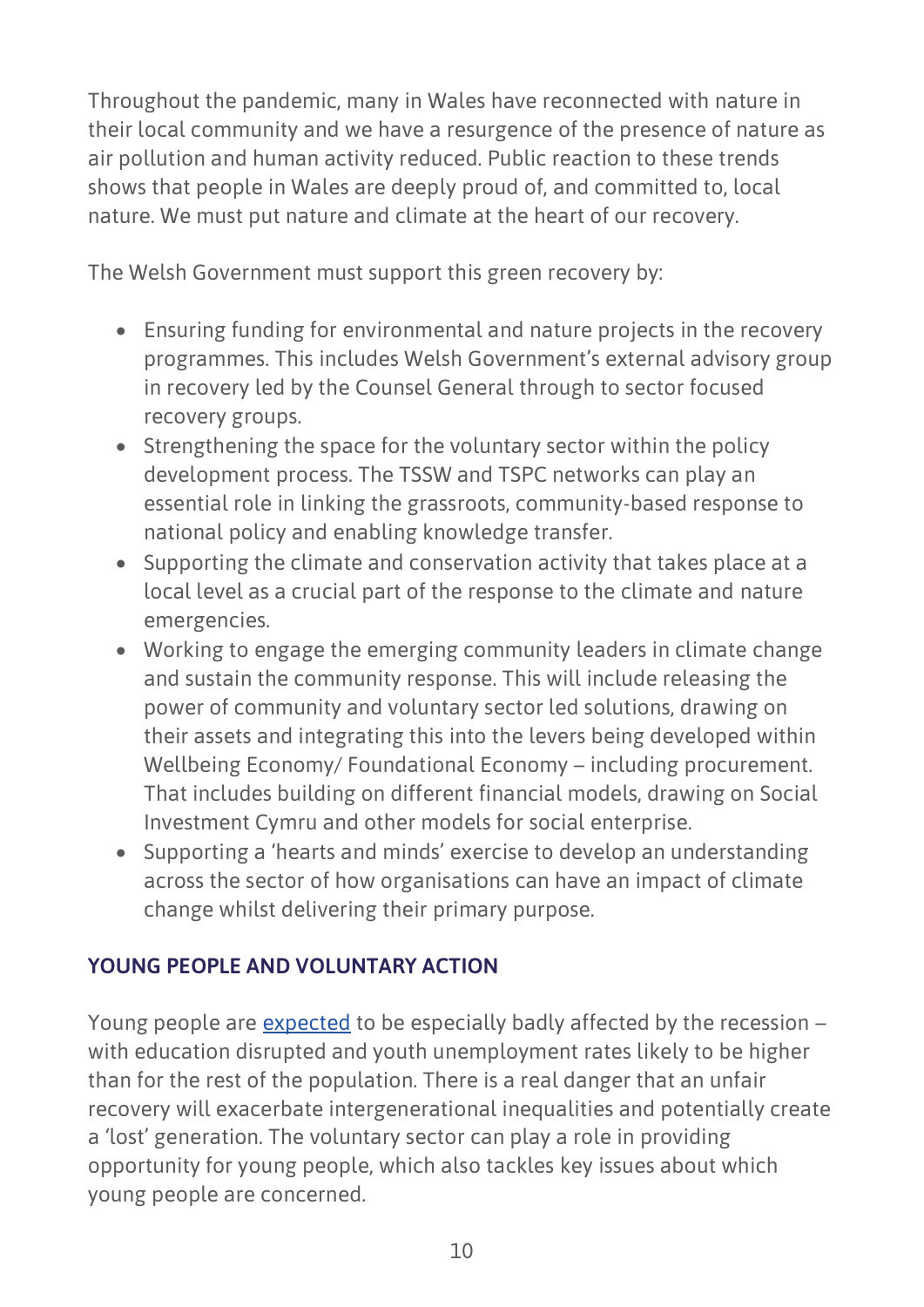Evaluations suggest that youth volunteering programmes have been effective in building social capital and overall volunteering programmes particularly strong on outcomes around employability and skills and improving mental health.

Welsh Government can support opportunity for young people by working with the voluntary sector to:

• Establish a youth volunteering programme, with young people in the lead, focussing on tackling big issues such as climate change and the nature crisis, mental health, and intergeneration links. This would build on, and support opportunities that already exist in these areas. Young people should be in the lead to contribute their own solutions to these big issues.

This could have a cross-cutting effect on the recovery by improving youth employment and skills, increasing social capital, bringing people together to improve tolerance and equality, promoting the mental wellbeing of participants and empowering communities.

## **A NEW ECONOMY: SKILLS AND EMPLOYMENT**

It is now widely expected that a recession will follow the COVID-19 pandemic. WCVA recognises the need to support employability and skills for jobs of the future, including green jobs.

Many parts of Wales have also traditionally had lower levels of lower levels of economic output that the rest of Wales. With a significant reduction in the number of jobs in the economy, the sector expects an emphasis on skills and employability, as well as job creation.

Less resilient communities are more likely to be affected by this, as are people with lower incomes or from disadvantaged groups.

There is likely to be increase in need for two types of support: direct poverty relief and employability and skills support. The voluntary sector is effective at reaching people who are more marginalised by society. The voluntary sector can contribute to supporting skills and employability for jobs of the future, including green jobs.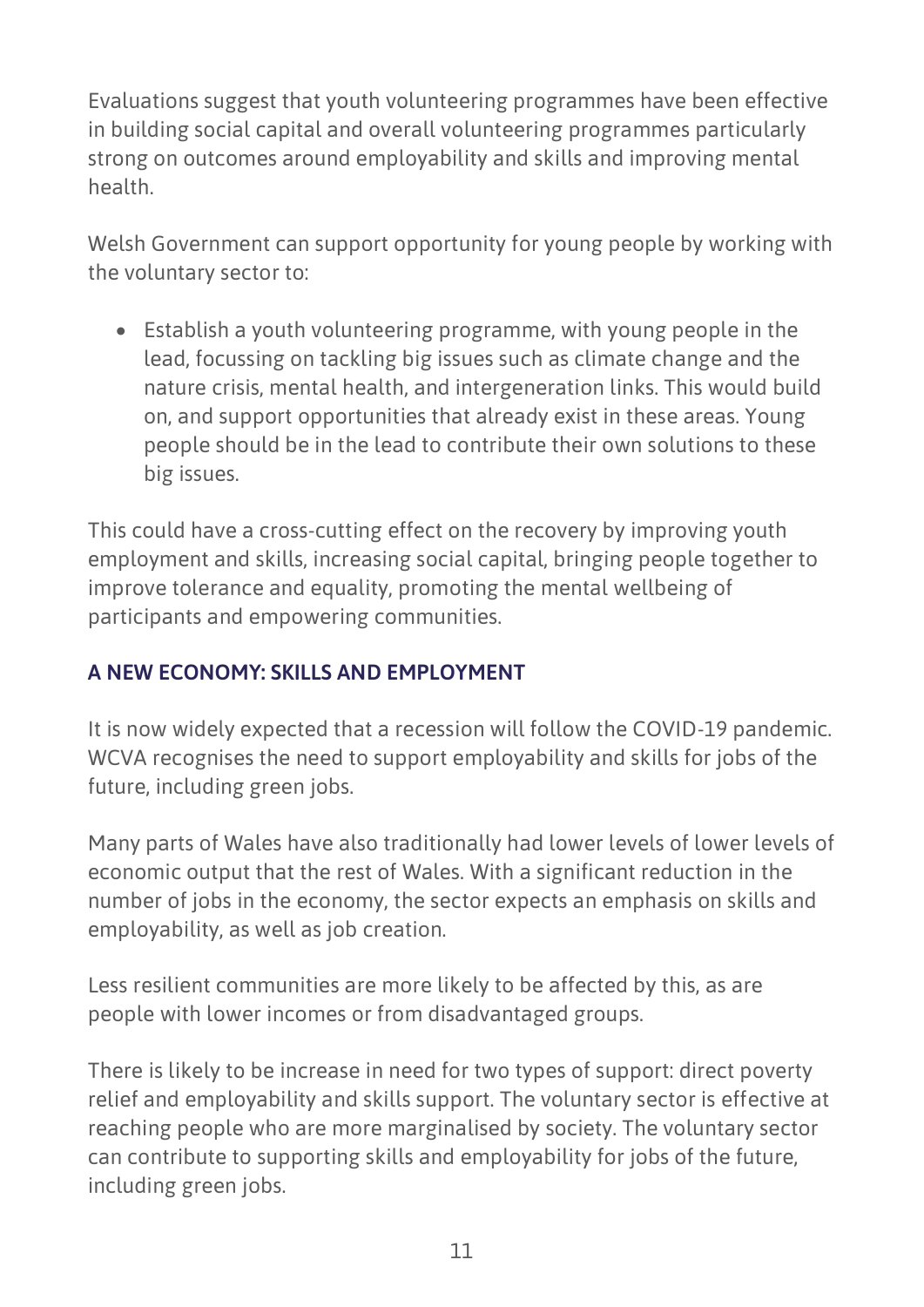Bringing people back into work will be a major task of every government in the next five-to-ten years. The voluntary sector has a proven capacity for working with communities and individuals who are further from the labour market and ensuring that a quality service is available to everyone.

Some of the funding for future employability and skills work should be reserved for the voluntary sector to ensure this. In particular, Welsh Government should:

- Support the development of community and voluntary sector-led employability programmes, building on current provision that already exists.
- Commit that a proportion of the overall skills and employability budget should be ringfenced for harder-to-reach groups, with an acknowledgement that voluntary sector agencies are a key part of achieving this.
- Ensure that apprenticeships and similar programmes of work recruit from the full diversity of Wales' communities and are accessible to voluntary sector employers.

## **A NEW ECONOMY: SOCIAL BUSINESSES**

The recession that will follow this coronavirus pandemic will not impact every community equally. The most deprived communities will be hit the hardest. Welsh Government should make sure efforts to boost the economy include mechanisms to ensure that communities across Wales see their economies supported. Social businesses are a key way to do this.

The [Welsh Doughnut 2020](https://oxfamilibrary.openrepository.com/bitstream/handle/10546/620979/rr-welsh-doughnut-2020-sustainability-social-justice-010320-en.pdf?sequence=1) is a framework for environmental sustainability and social justice, drawn up to ensure that Wales' future development can be guarantee a basic social floor to everyone, whilst also living within our environmental limits. It was drawn together by a wide coalition of voluntary sector organisation and should form a significant part of Welsh Government's approach to economic development.

We also recognise the importance of cross-sector working. Integration and collaboration are key to sustainable development.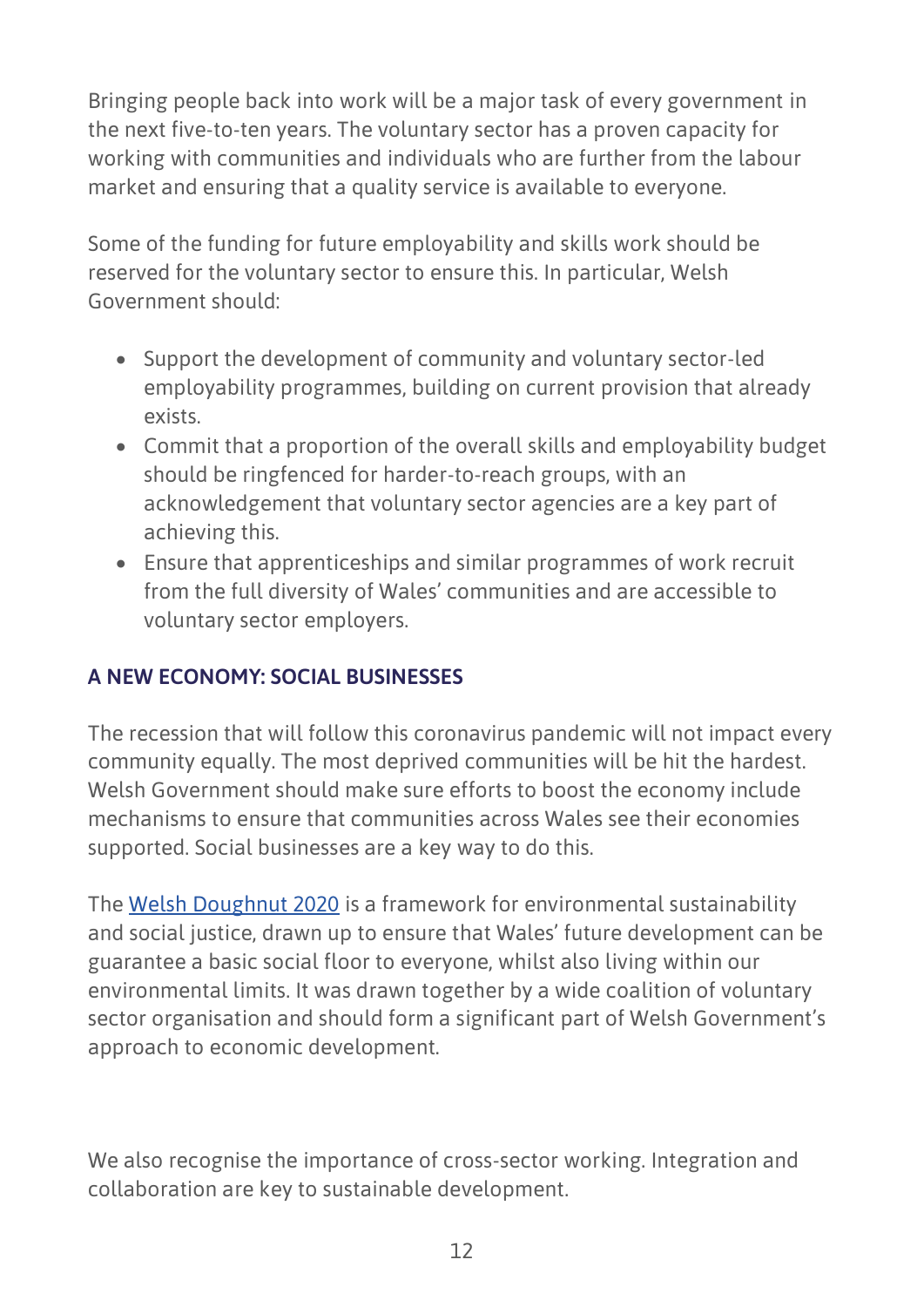Building on their work on the Foundational Economy, Welsh Government should support local social enterprises and local communities to become drivers of [local economies.](https://wcva.cymru/wp-content/uploads/2020/06/The-role-of-the-voluntary-sector-in-shaping-a-new-economy-for-Wales.pdf) They can do this by:

- Recognising the economic impact that the voluntary sector makes in communities across Wales. For example, approximately 938,000 volunteers contribute 145 million hours each year, worth £1.7bn<sup>2</sup>. This is equivalent to around 3.1% of Wales' GDP
- Implement a Social Enterprise Action Plan, based on the recent vision [for Social Enterprise.](https://wales.coop/wp-content/uploads/2020/07/SOCIAL-ENTERPRISE-WALES-10-YEAR-VISION-AND-ACTION-PLAN_JULY-2020.pdf)
- Develop a wider range of alternative finances, such as social investment and endowment funding or support organisations to move to a more varied funding model.
- Build on the establishment of the Foundational Economy Challenge Fund Community of Practice<sup>3</sup> to bring people together across the sector/ sectors to collaborate and learn.

<sup>&</sup>lt;sup>2</sup> Calculated using gross average hourly wage for full-time workers in Wales in 2019, which is £13.53.

<sup>&</sup>lt;sup>3</sup> The contract for this was awarded to Cynnal Cymru, which part of the WCVA family of charities.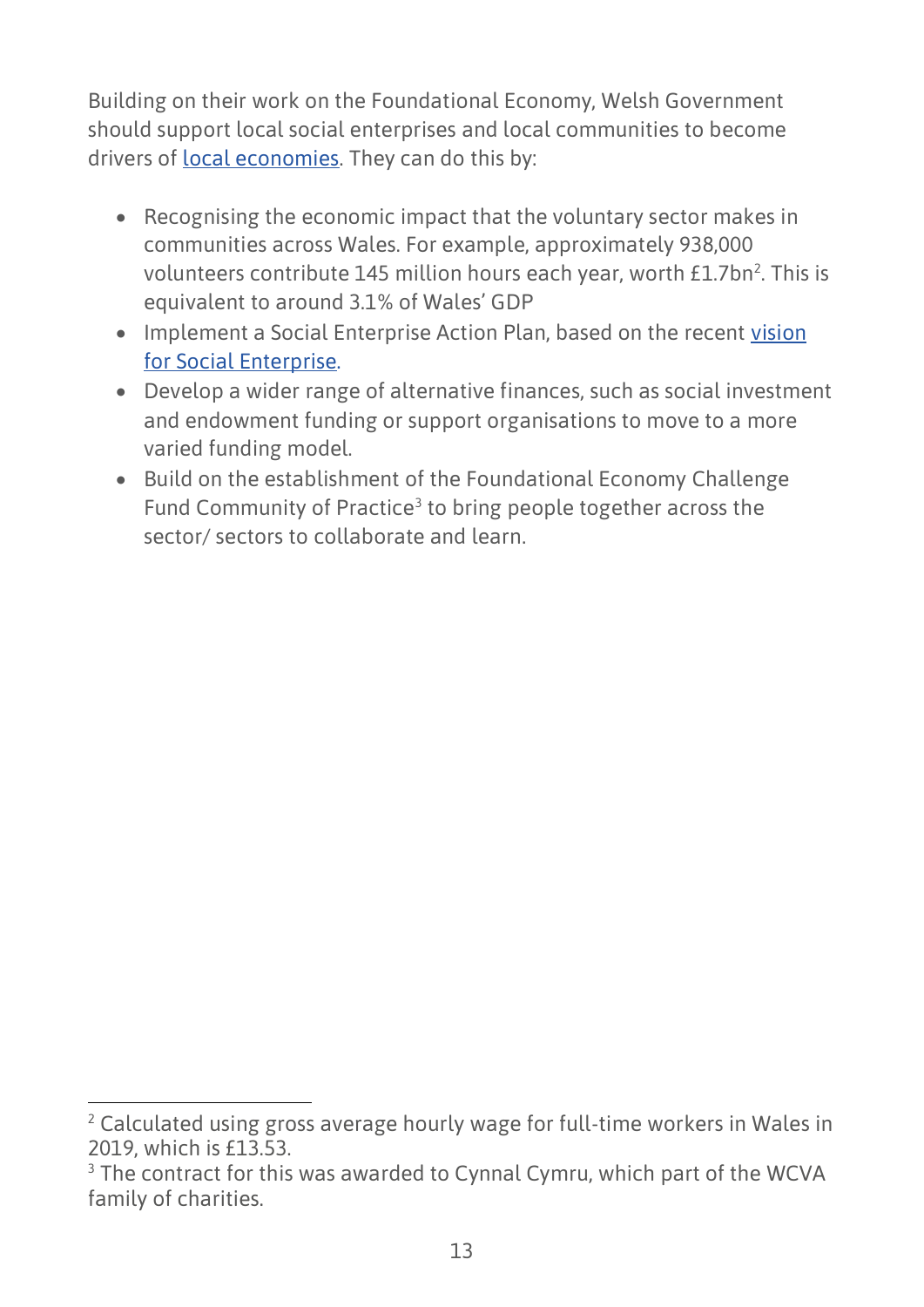#### <span id="page-13-0"></span>**EMPOWERED PEOPLE AND COMMUNITIES**

Throughout the crisis, communities have come together to look after each other and to support each other's wellbeing. Responses to the COVID-19 pandemic have demonstrated the power of people coming together voluntarily to create local solutions and help each other.

Many people have re-engaged with their communities, especially with local nature spots and community facilities. Others have re-engaged with their communities due to local community groups responding swiftly and effectively to COVID-19. What is clear is that communities, and community action, have been central to people's welfare and wellbeing during this crisis.

There has been a renewed interest in volunteering, whether formally or as part of spontaneous community action. Over 18,000 signed up to [Volunteering](https://volunteering-wales.net/vk/volunteers/index-covid.htm)  [Wales,](https://volunteering-wales.net/vk/volunteers/index-covid.htm) many more have volunteered for national voluntary efforts, and mutual aid groups have sprung up across Wales.

Whilst many of these efforts were a specific to the coronavirus pandemic, it is clear that, with the right support, communities can help each other out with local action in the longer-term. However, this will require support from Welsh Government, starting with the principle that empowering communities is the most effective way to improve wellbeing in communities. In the context of the right national policies which tackle the big issues facing Wales today, communities can promote wellbeing through empowerment.

Voluntary and community organisations have enabled the public sector to deliver a more effective response as much as the other way around. (This has been ours and others' experience.) A UK-wide [New Local Government](http://www.nlgn.org.uk/public/2020/confidence-in-the-time-of-covid-19-three-take-aways-from-nlgns-latest-leadership-index-survey/)  [Network](http://www.nlgn.org.uk/public/2020/confidence-in-the-time-of-covid-19-three-take-aways-from-nlgns-latest-leadership-index-survey/) survey highlighted that an overwhelming majority of council chiefs (96 per cent) say that the contribution of community groups to their councils' COVID-19 efforts has been 'significant' or 'very significant'.

The voluntary sector needs to address key gaps in diversity, inclusion and equality. The sector's work has not always ensured that people from different backgrounds can volunteer and get involved in their communities (whether of place or interest) on the issues that are important to them

#### **COMMUNITY ACTION**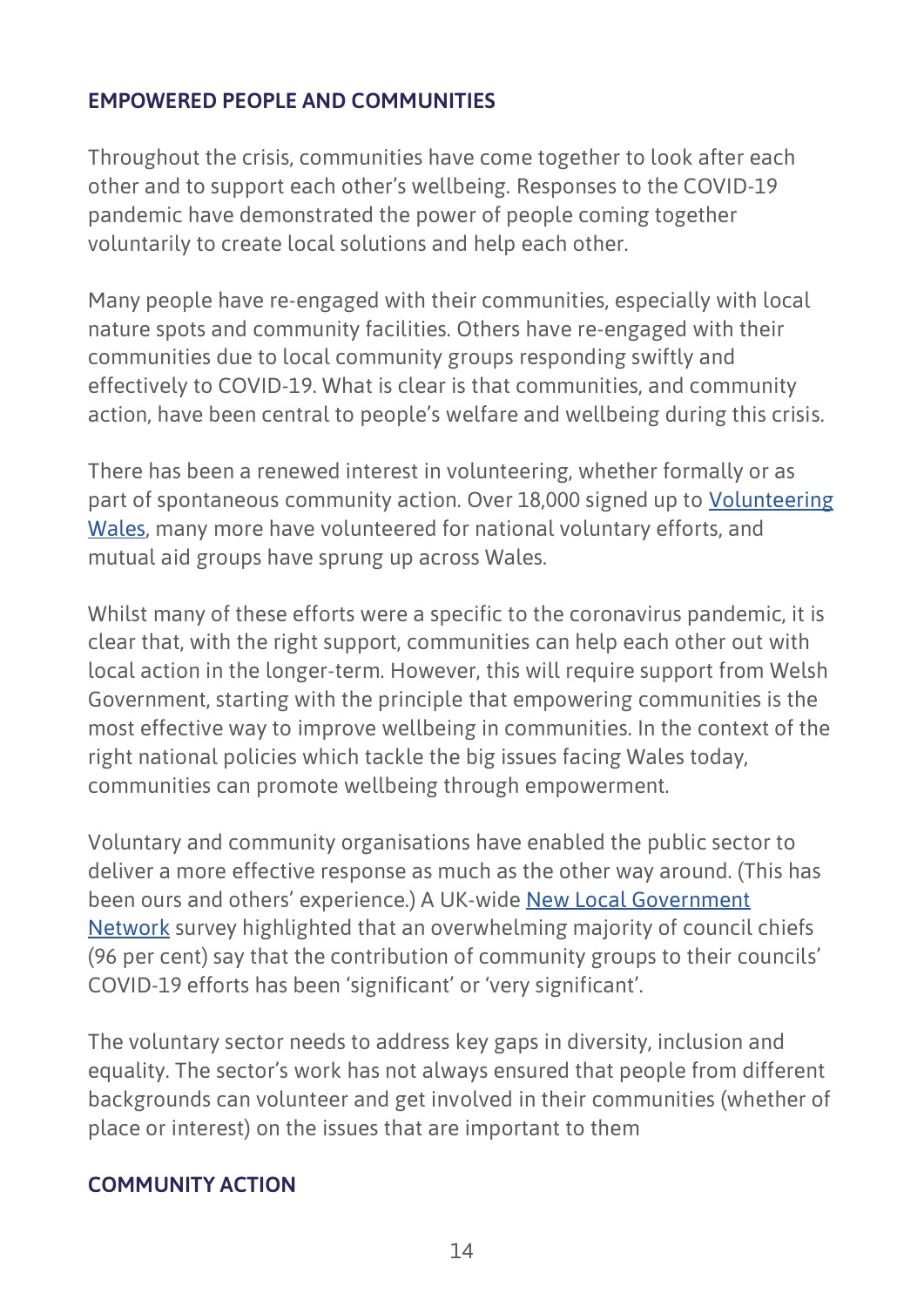Developing community capacity and social infrastructure are key to sustaining and developing the community response and improving local people's wellbeing. This is particularly true for poorer areas.

Welsh Government must invest in the infrastructure to ensure that community action is viable. This includes:

- Developing a community wealth programme to support voluntary groups in communities facing multiple deprivation and a lack of local facilities, in order to develop community capacity in a manner decided by local organisations. This could be funded by UK Government's proposed dormant assets scheme.
- Put in place measures to sustain the volunteer and community response, working across community based voluntary organisations, Third Sector Support Wales and town and community councils. A sustained response will require a shift towards an enabling governance model is likely to need funding with a place-based focus. WCVA's [Empowering](https://wcva.cymru/wp-content/uploads/2020/01/Empowering-Communities-Grymuso-Cymunedau.pdf)  [Communities](https://wcva.cymru/wp-content/uploads/2020/01/Empowering-Communities-Grymuso-Cymunedau.pdf) project identified a number of key issues which included; being clear about the role of place in development, focussing on assetbased development, and valuing both social capital and community anchor organisations.
- Working with County Voluntary Councils and other bodies to ensure that the skills and staff are in place to support community organisations, including mutual aid groups.
- Overhauling its policy on community assets using Asset Based Community Development approaches and supporting communities to acquire and develop these assets, led by local groups.

## **VOLUNTEERING**

Wales has a golden opportunity to sustain this surge in volunteering thanks to a pre-existing, Wales-wide volunteering infrastructure, as well as closely-knit communities with a history of mutual support.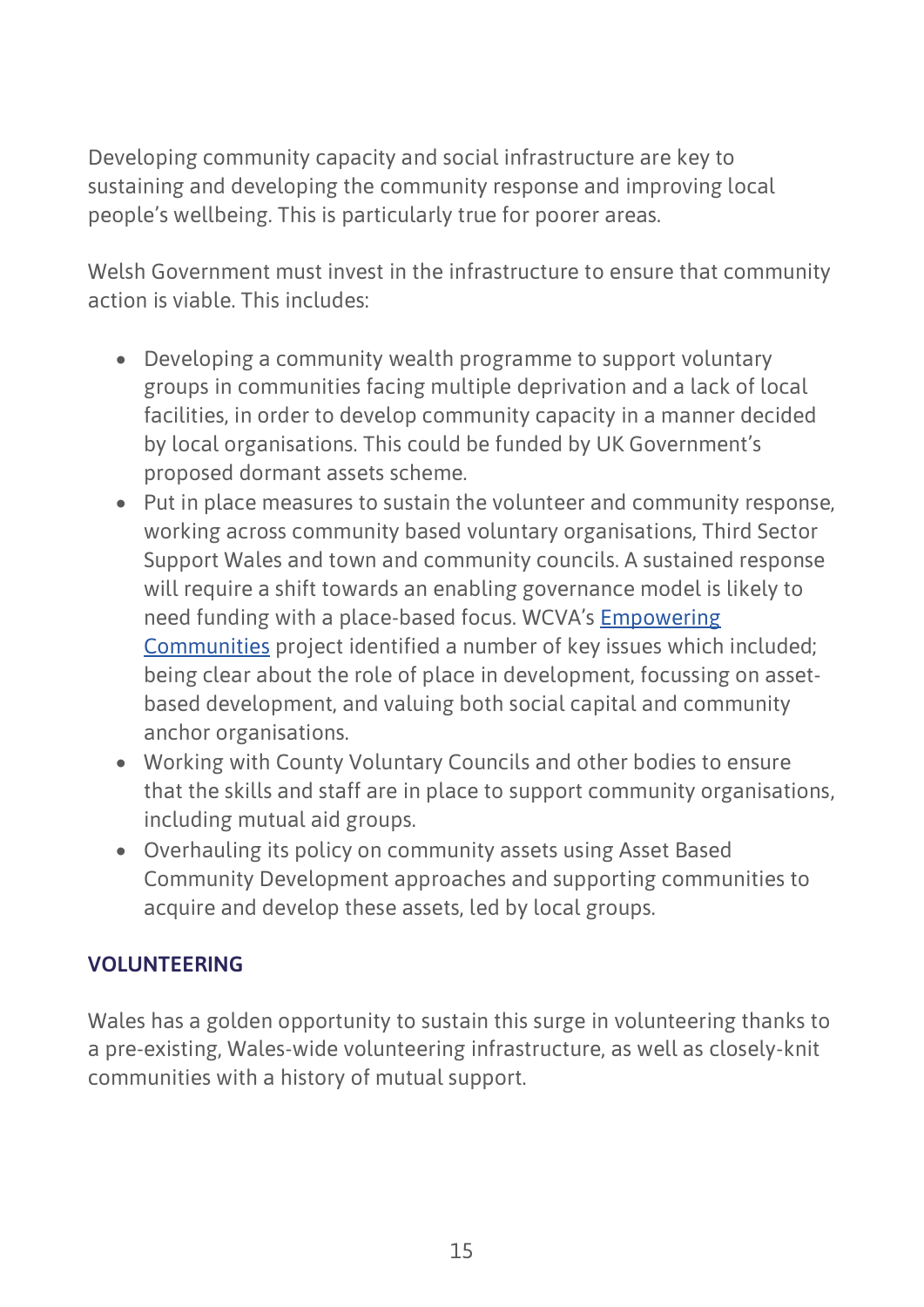We also know that volunteering provides benefits, not just for voluntary organisations and people who receive services, but also for volunteers<sup>4</sup>.

Volunteering should also be a key part of responding to the big challenges of today and tomorrow - economic changes; the nature and climate crises; increased expectations of health and social care, and an ageing population. Our proposals on a youth volunteering programme are outlined in chapter 1.

The [nature of volunteering is also changing](https://wcva.cymru/wp-content/uploads/2020/06/Preparing-for-different-futures-building-on-the-community-response-and-volunteering.pdf) and there is a need for infrastructure to respond to support that, bridging both formal and informal volunteering. The crisis has also helped reach out to different types of volunteer; for example, in Cardiff the median age of volunteers has been 36 and 45% of volunteers are male. This is an age cohort who have not traditionally engaged with formal volunteering. There has also been a rise in volunteering for unconstituted groups.

Welsh Government can empower voluntary organisations by:

- Establishing an independent Volunteering Action Group specifically to apply lessons learned from lockdown and embed good practice to maximise the potential of volunteering, as well as further develop the volunteering infrastructure.
- Investing in the volunteering 'infrastructure' both platforms and people – that will enable the diversity of people to contribute through volunteering in ways that are safe and rewarding.
- Supporting this infrastructure to be accessible to a wider range of cohorts and approaches to volunteering, modelling the responses seen to COVID-19.
- <span id="page-15-0"></span>• Implementing Action 32 of the **Workforce Strategy for Health and Social Care** by commissioning 'a programme of work to understand the contribution of volunteers and carers [to the NHS and care provision] to inform future workforce plans. This should consider volunteering outside formal NHS structures in ways which supports public health.'

<sup>4</sup> For example, see recent evaluations of the Volunteering Wales Grant and Youth Volunteering as well as recent UKRS report on volunteering to Welsh Government.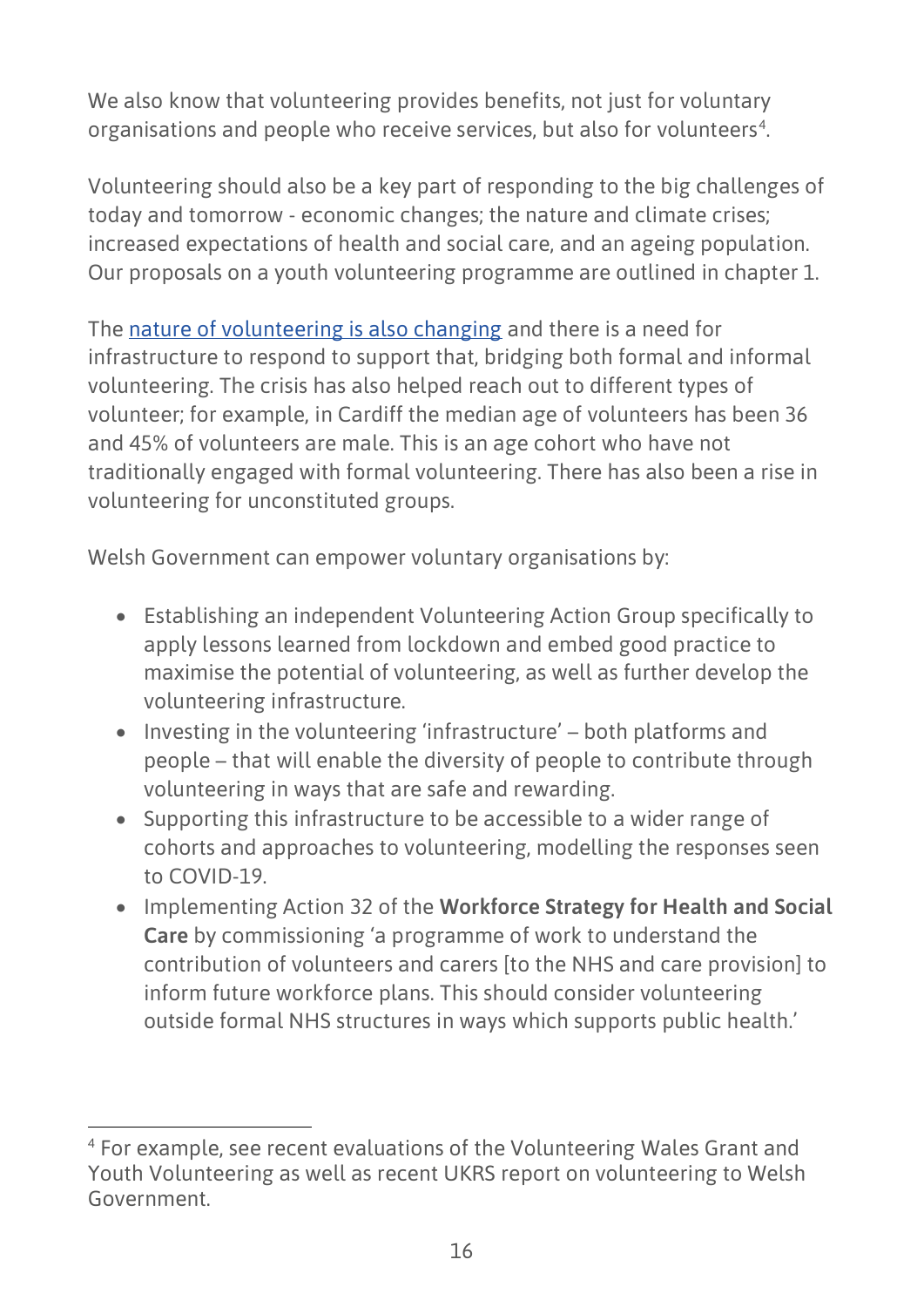## **A RESILIENT VOUNTARY SECTOR**

The coronavirus pandemic has changed the voluntary sector in a way that noone would have expected earlier this year. The sector has faced a sea-change in the way it operates and a monumental drop in its income – all while demand has continued to rise. Over the next few years, there is an expectation that the voluntary sector will change enormously – and not necessarily in a positive way.

Many of these trends existed before the pandemic but have been exacerbated by it. However, the voluntary sector needs to prepare for the future it will face in the longer term – both for its own independent work and to support Welsh Government's priorities. The more resilient the voluntary sector, the more it can support keeping the public sector resilient.

#### **ENGAGEMENT AND COLLABORATION**

The pandemic has highlighted the central role that voluntary and community organisations have in responding to the immediate crisis (and crises of this nature generally), alongside public and private sector partners.

Both the voluntary sector and its partners have benefited from this engagement. It has often led to the voluntary sector being able to reflect the views of its services users into pandemic planning, and to the public sector enabling the voluntary sector to deliver more effectively.

However, this collaboration has been variable across Wales. There are examples of excellent collaboration within and across sectors. We must take this opportunity to learn and strengthen this collaboration and to make sure it is universal.

Welsh Government can do this by:

- Developing policy to move the Welsh public sector towards being an enabling state for communities.
- Putting citizen voice at the centre of service planning and policy development by embedding tried-and-tested participatory approaches to citizen engagement, such as citizens' assemblies, co-production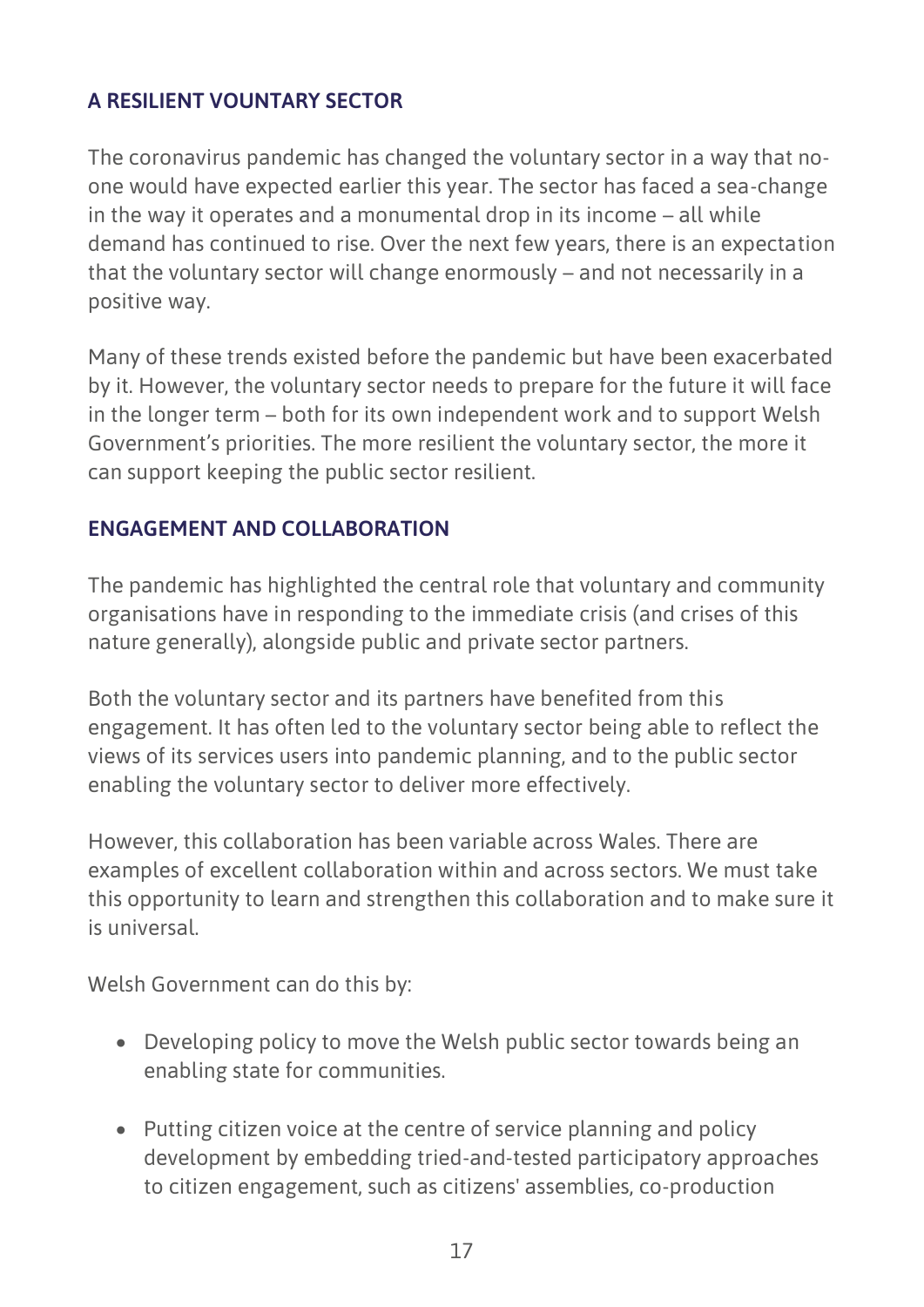approaches and participatory budgeting. Specific attention should be paid to including marginalised groups within this, including young people and people from BAME backgrounds.

- Re-considering its role and approach to funding and commissioning, and its approach to supporting community-led responses, after learning from best practice in engagement by regional and local public sector bodies.
- Ensure the voice of the voluntary sector is heard in future discussions around social partnership.

## **Digital technology**

Voluntary organisations have switched to getting digital services online at incredible speed to respond to the crisis. Whether that's Eisteddfodau moving online, cultural organisations providing entertainment and culture online, health groups reaching out to beneficiaries or mutual aid groups using social media.

However, the last few months have highlighted the extent of the digital divide and digital exclusion. This includes the digital skills within the voluntary sector as well as amongst the people with whom the sector works. Age, poverty and race are key indicators for being digitally excluded.

There is a question around the quality of face-to-face services when they are delivered digitally, including language (and cultural) barriers to effective digital engagement. However, some organisations have used digital services to reach new audiences, so it can have a positive effect.

The voluntary sector is also fearful about commissioners/funders wanting to move to digital without appreciating that it could be a poorer service or wanting dual provision but without a concomitant funding increase.

This switch to digital can have an important impact on the way charities run themselves. But it can also change the way they deliver services to the people they work with. Sadly, there is a real risk that some groups in our society will be excluded from digital services – those on low incomes, older people and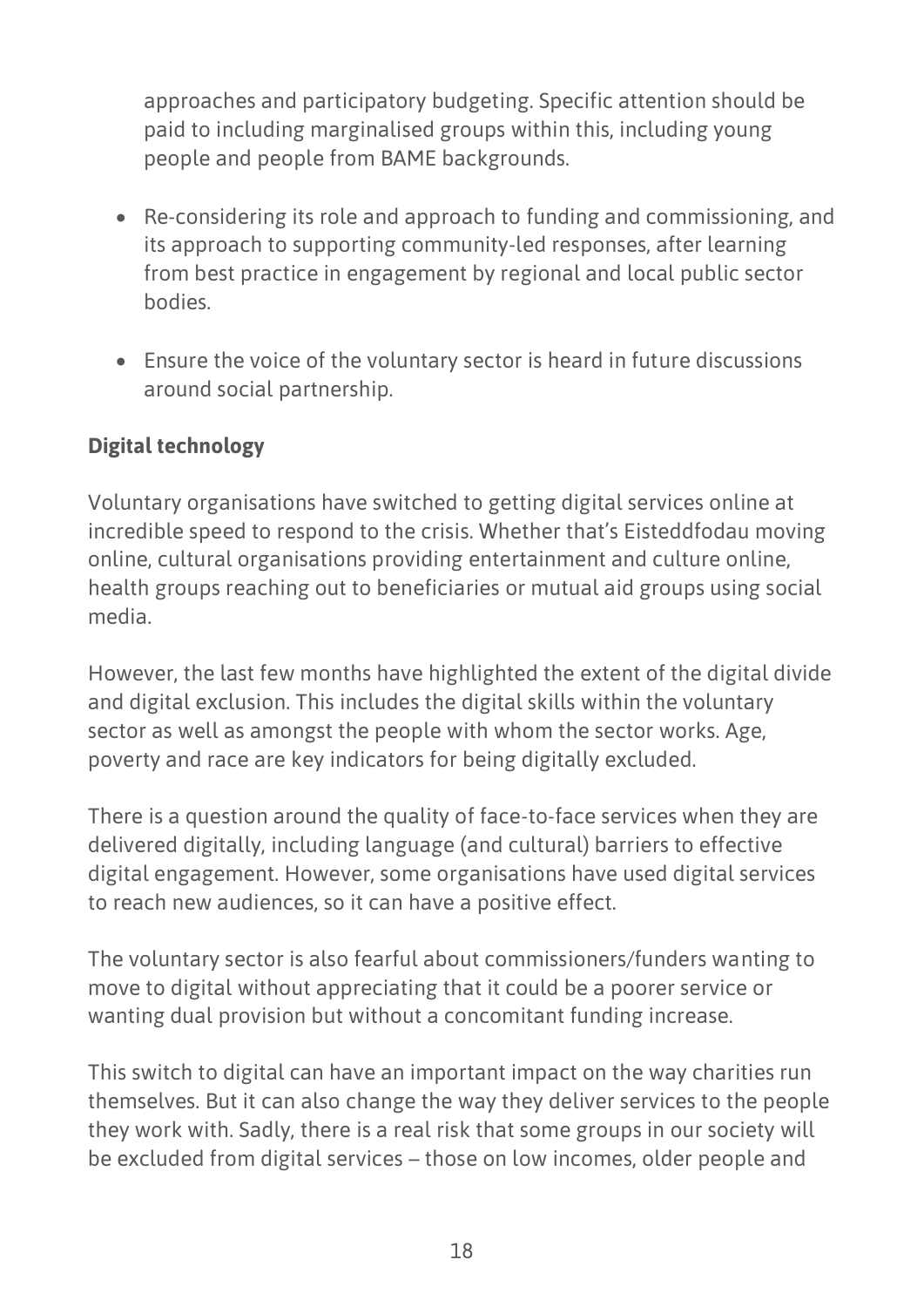people who don't speak English or Welsh, for example. There is also a worry that digital services are not as high-quality as face-to-face services.

So that we can gain the benefits of the digital services, Welsh Government should:

- Expand its programmes for digital inclusion, including for both greater high-speed coverage and improving digital skills amongst marginalised sections of the population.
- Develop a programme to support cheap access to credit for digital equipment for people who need it in order to secure work, training, or access to services.
- Issue guidance to voluntary sector commissioners preventing the switch to digital if this will lead to lower quality provision or expectations of dual provision for the same cost.

There is also a role for the voluntary sector infrastructure in supporting this agenda. Welsh Government should work with voluntary sector infrastructure organisations to support increasing digital capacity within the sector so that any future digital delivery can be improved.

## **Resilience of the voluntary sector**

The sector is experiencing significant financial losses, whilst also seeing increases in demand for the services it provides. UK-wide, charities are estimated to lose 24% to their total income for the year, which would mean a £12.4bn loss of income if the average were applied to the sector as a whole. In Wales this would be approx. £620m. There will also be a longer-term impact of these financial losses on the sector and, ultimately, wider society as a whole.

Welsh Government support has not necessarily matched the equivalent support provided the UK Government to services in England (especially those targeted at frontline services).